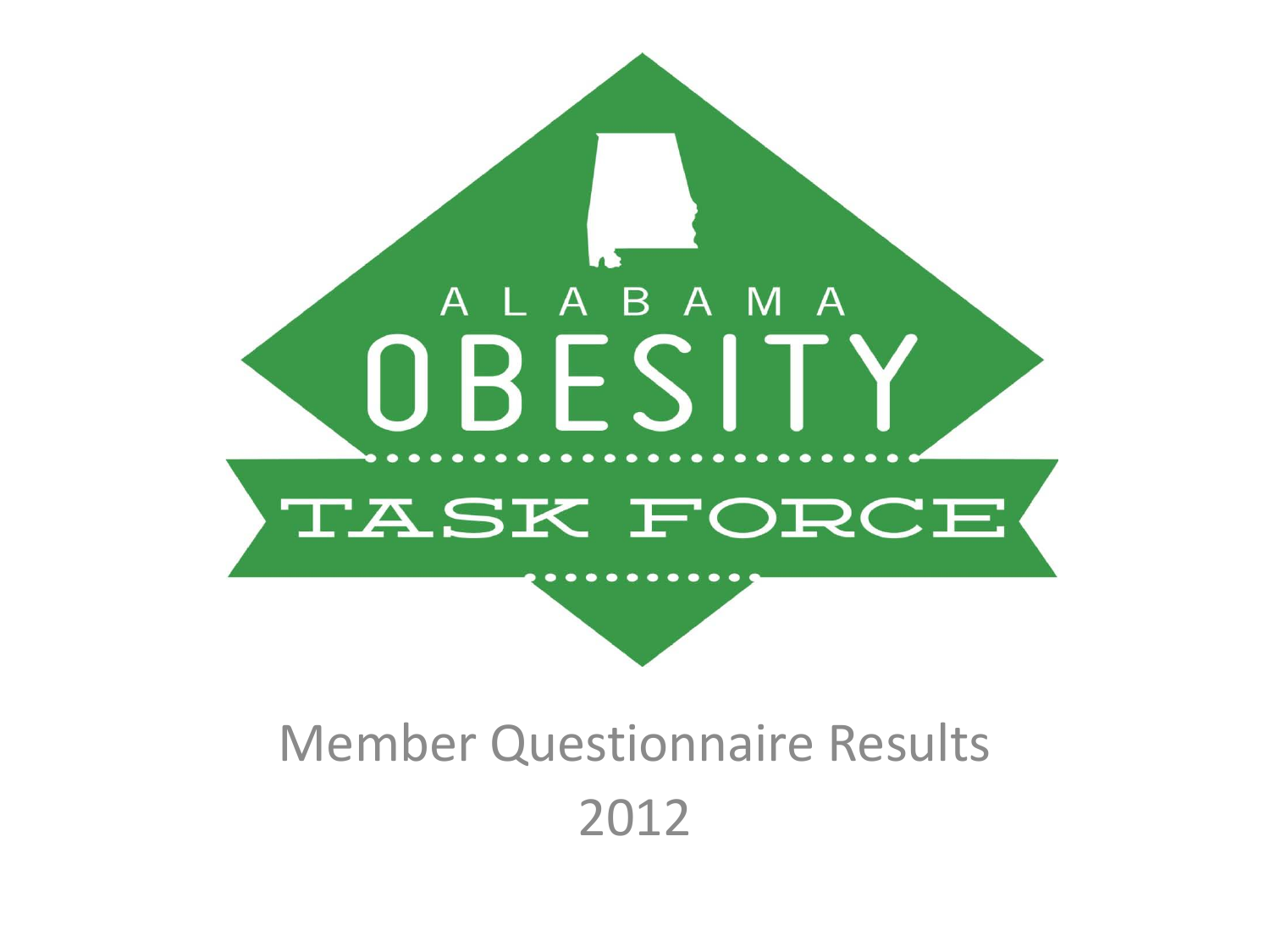## Were the topics presented at quarterly meetings helpful? (36 yes, 2 don't remember, 1 no)

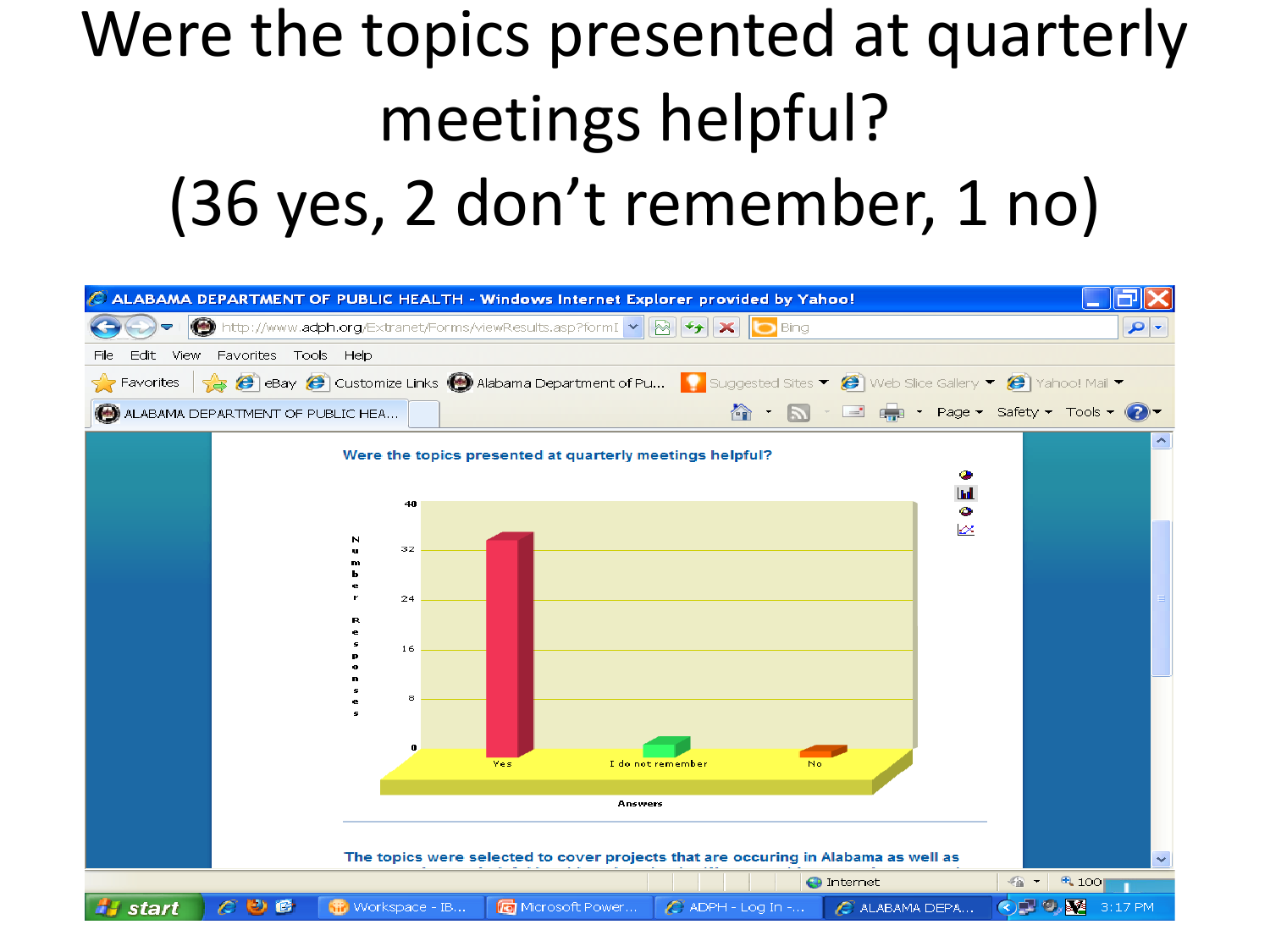The topics were selected to cover projects that are occurring in Alabama as well as concepts that are helpful in addressing obesity. Were you able to see the connection to obesity with each topic?

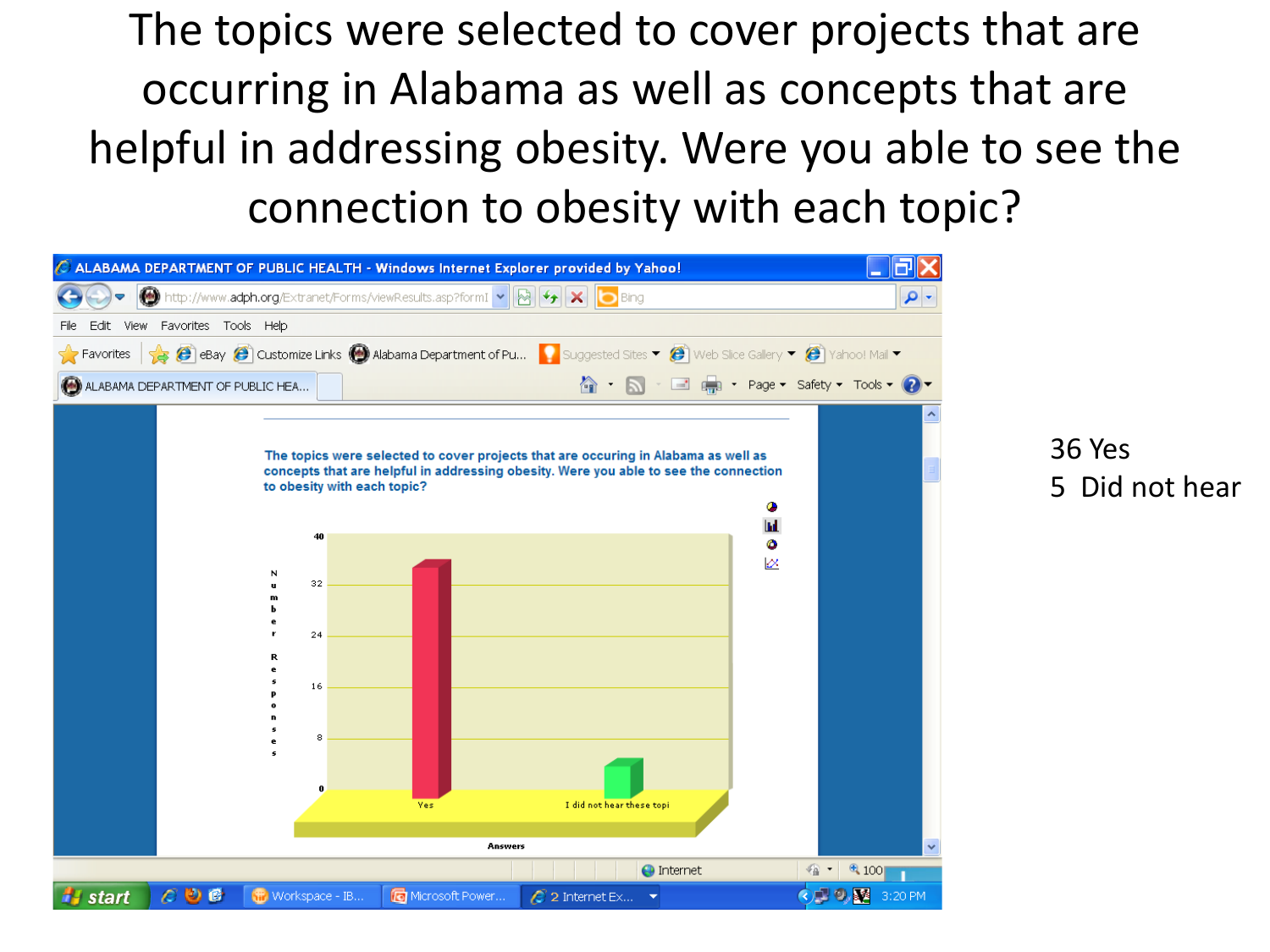## What type of topics would you benefit from hearing?

| $\mathbb C$ ALABAMA DEPARTMENT OF PUBLIC HEALTH - Windows Internet Explorer provided by Yahoo!                                                                                           |     |
|------------------------------------------------------------------------------------------------------------------------------------------------------------------------------------------|-----|
| $\bigcirc$ http://www.adph.org/Extranet/Forms/viewResults.asp?formI $\bigcirc$ $\bigcirc$ $\bigcirc$ $\bigcirc$<br><b>b</b> Bing                                                         | - م |
| Edit View Favorites Tools Help<br>File                                                                                                                                                   |     |
| Favorites $\bigotimes$ eBay $\bigcirc$ Customize Links $\bigcirc$ Alabama Department of Pu Designested Sites $\bullet$ $\circ$ Web Slice Gallery $\bullet$ $\circ$ Yahoo! Mail $\bullet$ |     |
| A · A · ■ A · Page · Safety · Tools · 2 ·<br>ALABAMA DEPARTMENT OF PUBLIC HEA                                                                                                            |     |
|                                                                                                                                                                                          |     |
| <b>Answers</b>                                                                                                                                                                           |     |
| Гa                                                                                                                                                                                       |     |
| What type of topics would you benefit from hearing?<br>۰                                                                                                                                 |     |
| Ы<br>30                                                                                                                                                                                  |     |
| ٥<br>区                                                                                                                                                                                   |     |
| N<br>24<br>$\mathbf{u}$                                                                                                                                                                  |     |
|                                                                                                                                                                                          |     |
| 18                                                                                                                                                                                       |     |
| $1\,2$                                                                                                                                                                                   |     |
|                                                                                                                                                                                          |     |
| 6                                                                                                                                                                                        |     |
|                                                                                                                                                                                          |     |
| $\mathbf{0}$<br>Medical Breastf Communi School Identif Worksit Pharmac Policy Sugars Grant w                                                                                             |     |
|                                                                                                                                                                                          | v   |
| <b>Andrews</b><br>$Q$ 100<br>瘤,<br><b>O</b> Internet                                                                                                                                     |     |
| $\bigodot$ 0. $\bigcirc$ 3:21 PM<br>start<br>$\bullet$<br>Workspace - IB<br><b>To</b> Microsoft Power<br>$€$ 2 Internet Ex ▼<br>e                                                        |     |

Community interventions **School** Worksite Wellness Policy Changes Needed Medical Research Grant writing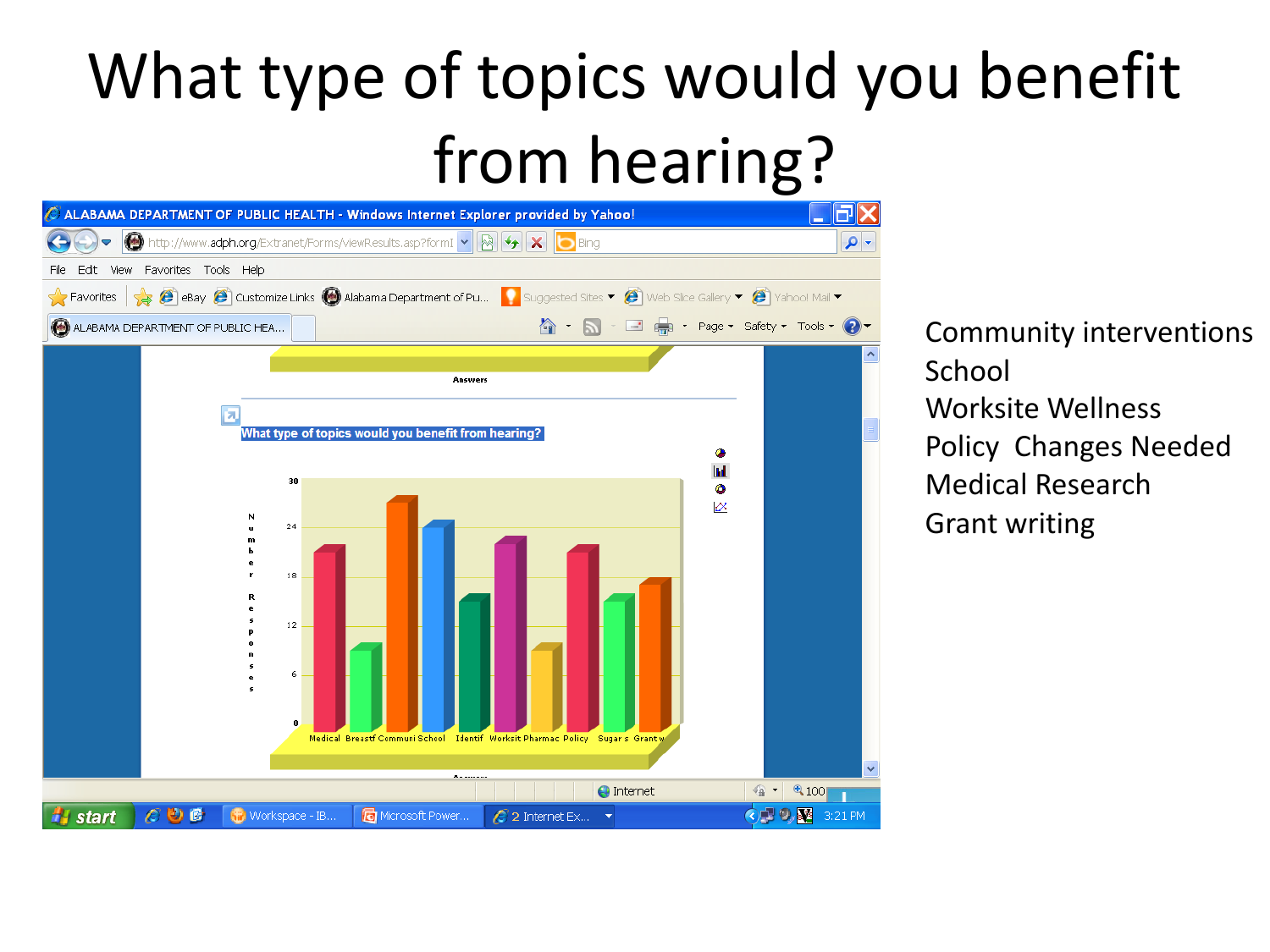### Would you be willing to speak? No 61% - Yes 38%

|                                                                                                                                                                                         |                                    |                | C ALABAMA DEPARTMENT OF PUBLIC HEALTH - Windows Internet Explorer provided by Yahoo!                     |                                   |                   |                       |                          |  |
|-----------------------------------------------------------------------------------------------------------------------------------------------------------------------------------------|------------------------------------|----------------|----------------------------------------------------------------------------------------------------------|-----------------------------------|-------------------|-----------------------|--------------------------|--|
|                                                                                                                                                                                         |                                    |                | $\bigcirc$ http://www.adph.org/Extranet/Forms/viewResults.asp?formI $\bigvee  \bigotimes   \bigotimes  $ | <b>b</b> Bing                     |                   |                       | - م                      |  |
| File                                                                                                                                                                                    | Edit View Favorites Tools Help     |                |                                                                                                          |                                   |                   |                       |                          |  |
| Favorites $\frac{1}{2}$ eBay $\bigcirc$ customize Links $\bigcirc$ Alabama Department of Pu Buggested Sites $\bullet$ $\circ$ Web Slice Gallery $\bullet$ $\circ$ Yahoo! Mail $\bullet$ |                                    |                |                                                                                                          |                                   |                   |                       |                          |  |
| △ · ■ ■ · Page · Safety · Tools · ② ·<br>ALABAMA DEPARTMENT OF PUBLIC HEA                                                                                                               |                                    |                |                                                                                                          |                                   |                   |                       |                          |  |
|                                                                                                                                                                                         |                                    |                | Would you be willing to speak?                                                                           |                                   |                   |                       | $\overline{\phantom{a}}$ |  |
|                                                                                                                                                                                         |                                    |                |                                                                                                          |                                   |                   | $\bullet$<br>Ы        |                          |  |
|                                                                                                                                                                                         |                                    |                |                                                                                                          |                                   |                   | Ò                     |                          |  |
|                                                                                                                                                                                         |                                    |                |                                                                                                          | Answers                           | $\mathbf{0}_0$    | Ø                     |                          |  |
|                                                                                                                                                                                         |                                    |                | 61.76%                                                                                                   | $\blacksquare$ No                 | 61.76             |                       |                          |  |
|                                                                                                                                                                                         |                                    |                |                                                                                                          | Ves                               | 38.24             |                       |                          |  |
|                                                                                                                                                                                         |                                    |                |                                                                                                          |                                   |                   |                       |                          |  |
|                                                                                                                                                                                         |                                    |                |                                                                                                          |                                   |                   |                       |                          |  |
|                                                                                                                                                                                         |                                    |                | 38.24%                                                                                                   |                                   |                   |                       |                          |  |
|                                                                                                                                                                                         |                                    |                |                                                                                                          |                                   |                   |                       |                          |  |
|                                                                                                                                                                                         |                                    |                |                                                                                                          |                                   |                   |                       |                          |  |
|                                                                                                                                                                                         |                                    |                |                                                                                                          |                                   |                   |                       |                          |  |
|                                                                                                                                                                                         |                                    |                |                                                                                                          |                                   |                   |                       |                          |  |
|                                                                                                                                                                                         |                                    |                |                                                                                                          |                                   |                   |                       | $\checkmark$             |  |
|                                                                                                                                                                                         |                                    |                | If yes, please provide: (Hide Responses)                                                                 |                                   | <b>O</b> Internet | $\bigcirc$ $\bigcirc$ | $\bigoplus$ 100          |  |
| start                                                                                                                                                                                   | $\mathcal{C} \bullet \mathfrak{G}$ | Workspace - IB | Microsoft Power                                                                                          | $e^2$ 2 Internet Ex $\rightarrow$ |                   |                       | <b>⊙ D D M</b> 3:25 PM   |  |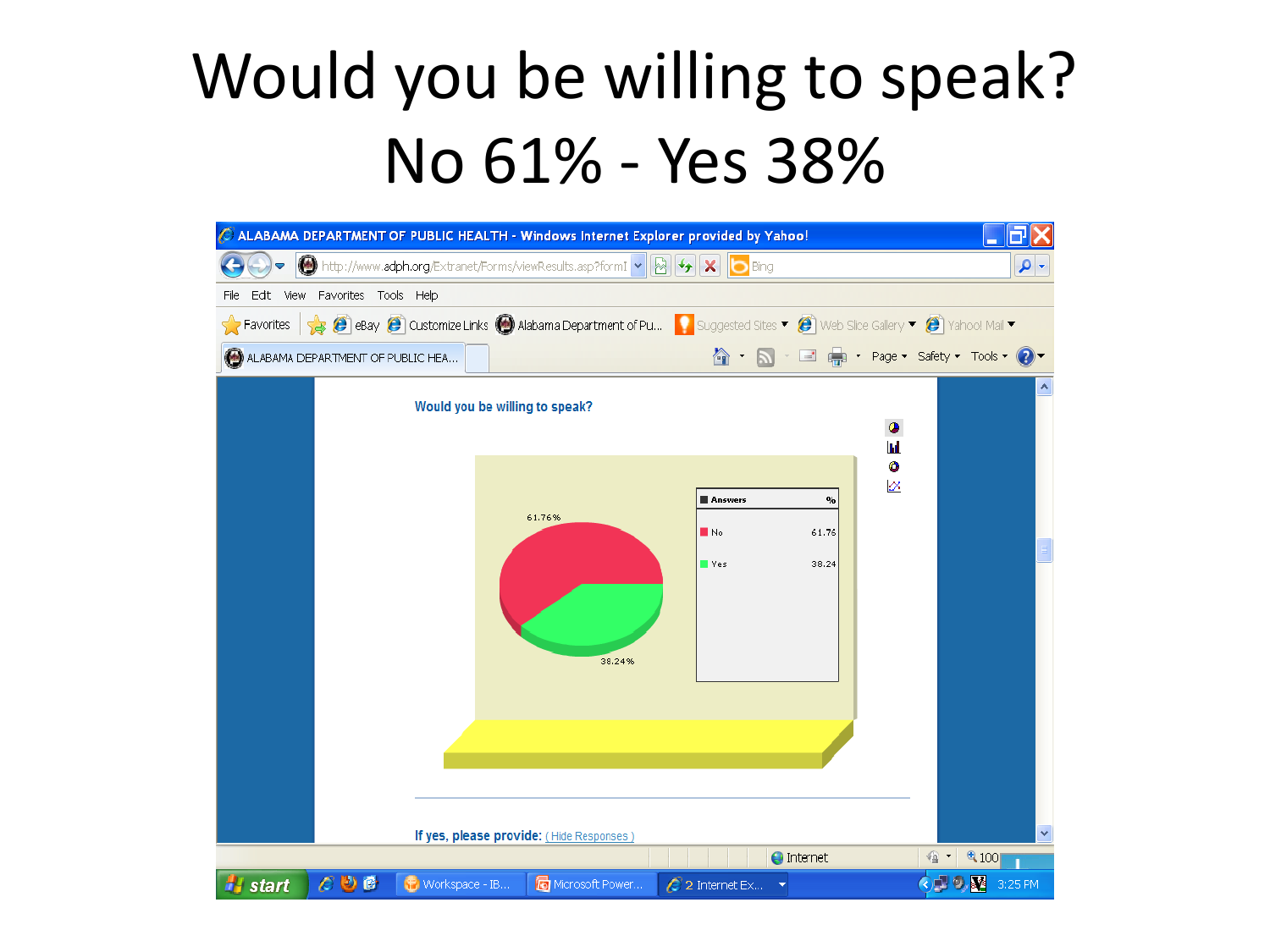### How would you change the format?



25- Leave as is 6- 30 minutes for speaker Rest for committee 5 - Limit to one speaker 3- Every other meeting has speaker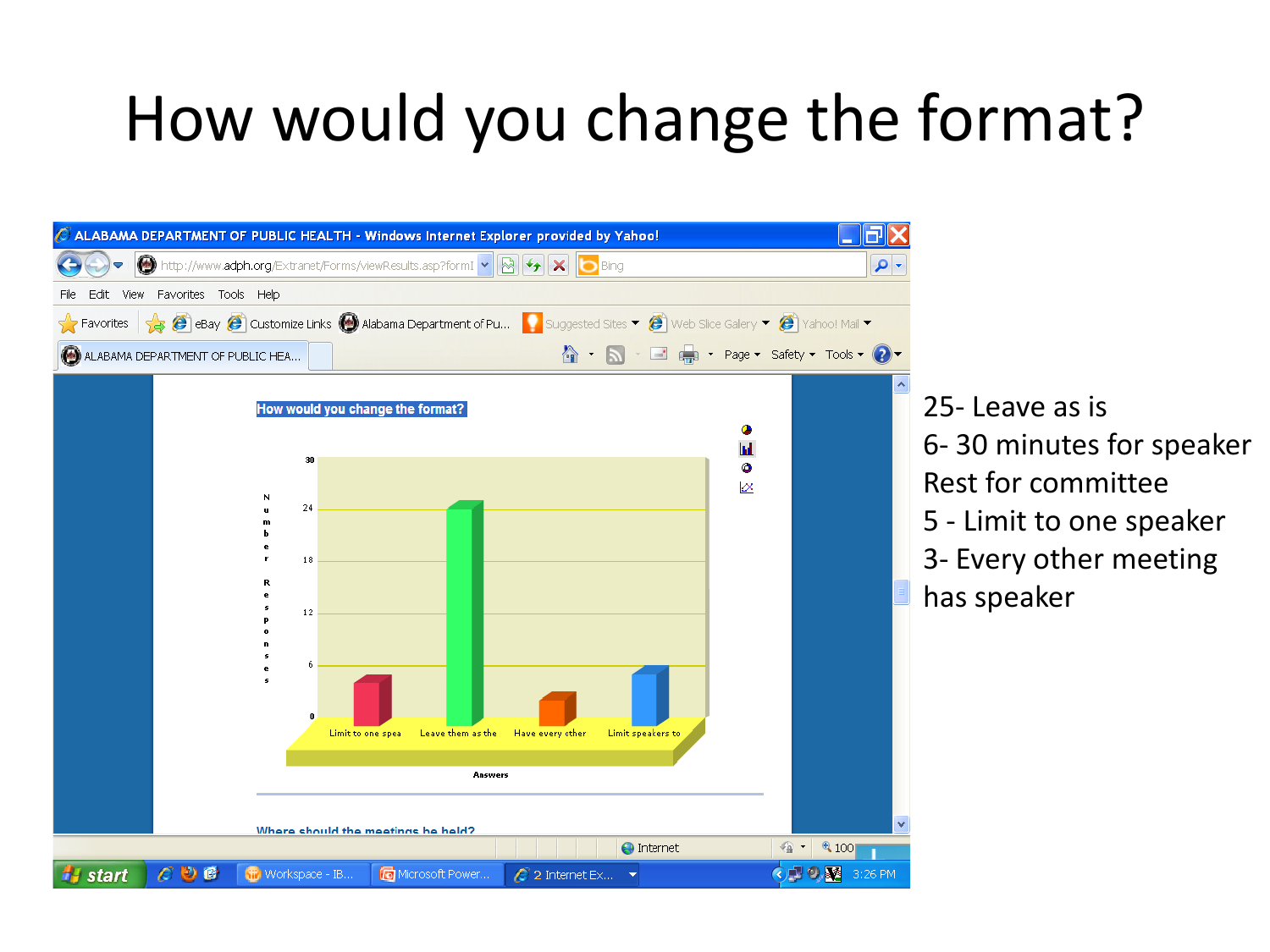### Where should the meetings be held?



25- Clanton 14- Rotate with set locations (M,B, C) 5- Move around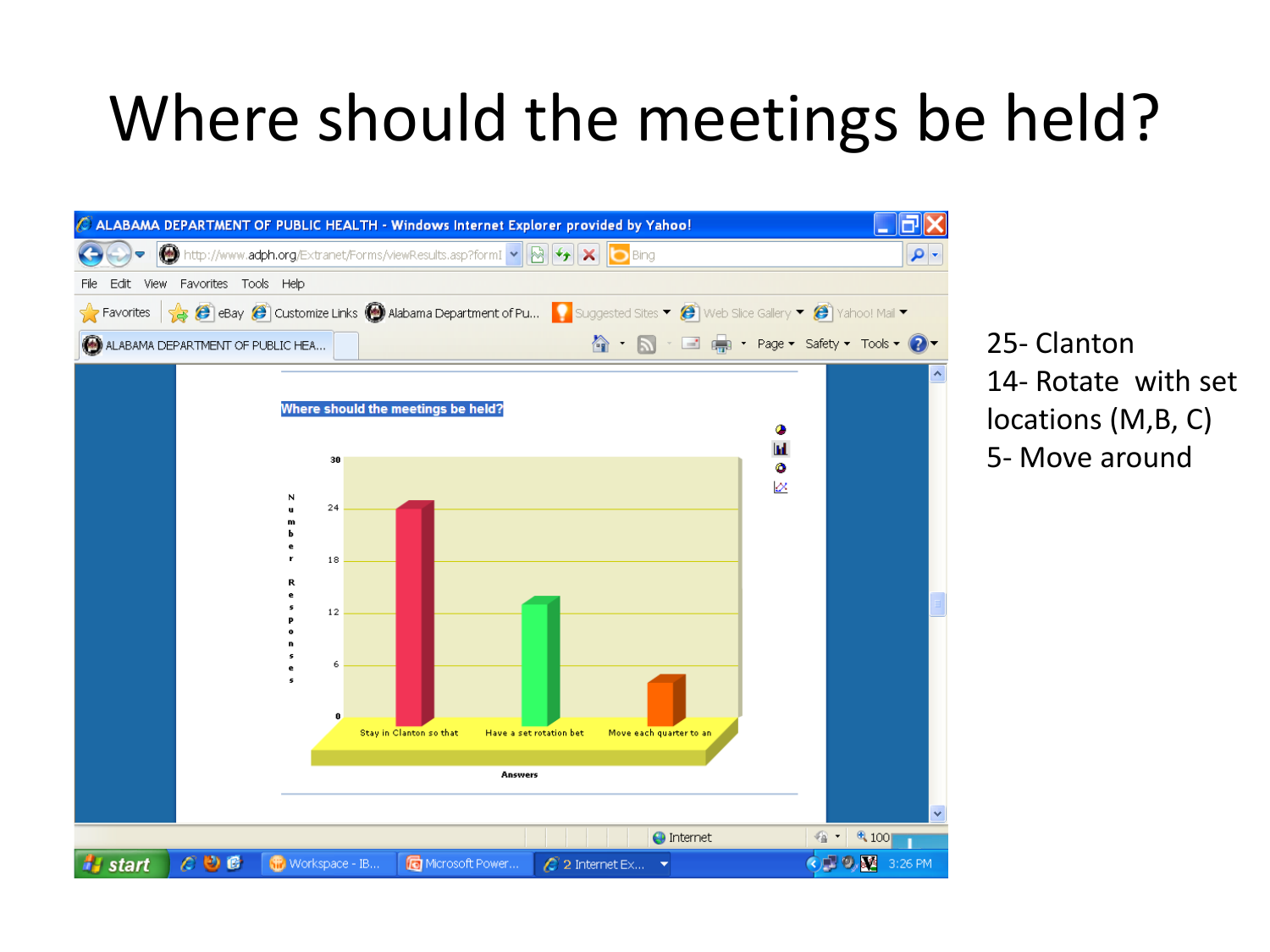# If we moved location sites, would your organization host the meeting?

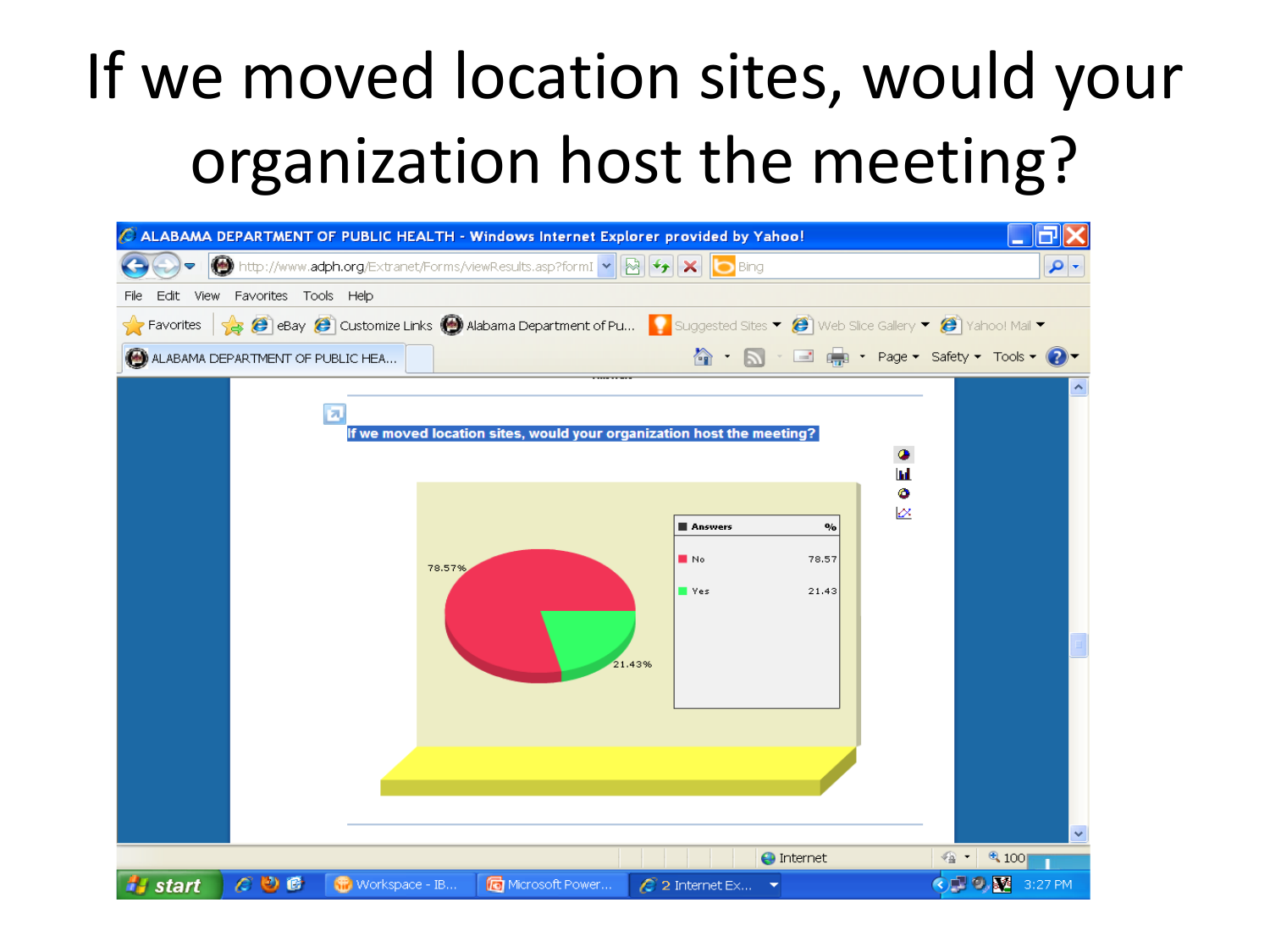Please share what you find most beneficial about the Alabama Obesity Task Force

#### **Networking**

- Networking and updates pm current projects
- Being able to network with others in the field
- Networking and information exchange
- Contacts I have made have helped
- Networking available

#### **Hearing Approaches**

- Learning the variety of things that impact overweight and addressing it
- Sharing of ideas from around the area
- Hearing what others are doing, hearing successes
- Sharing new member insight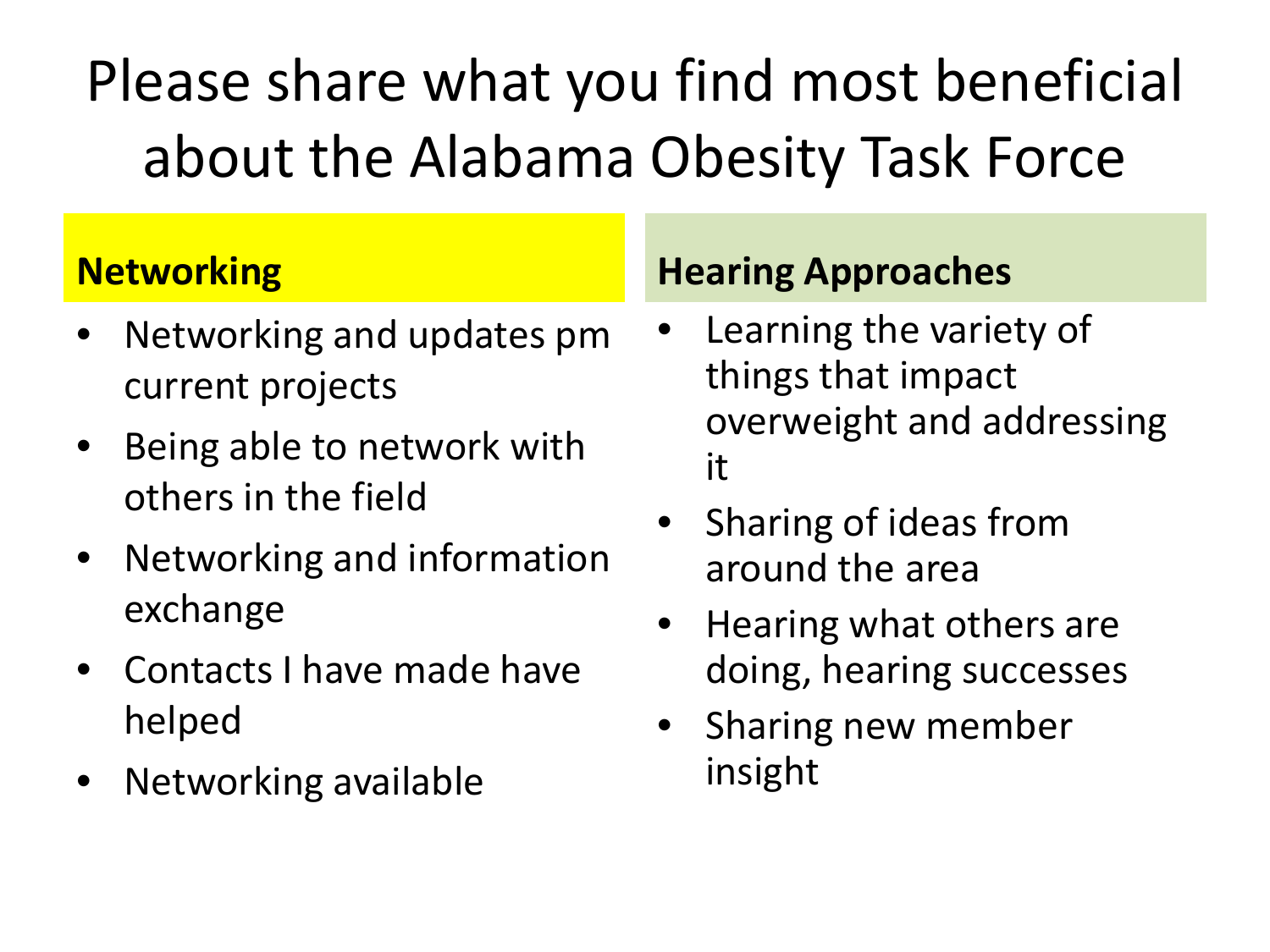Please share what you find most beneficial about the Alabama Obesity Task Force

#### **Common Purpose**

- A clearing house for obesity issues
- Love the fact it is a statewide organization that is trying to be proactive in fighting obesity
- Statewide coalition with an obesity focus

#### **Learning**

- Learning what advocates are doing
- Learning about resources
- Learning leadership skills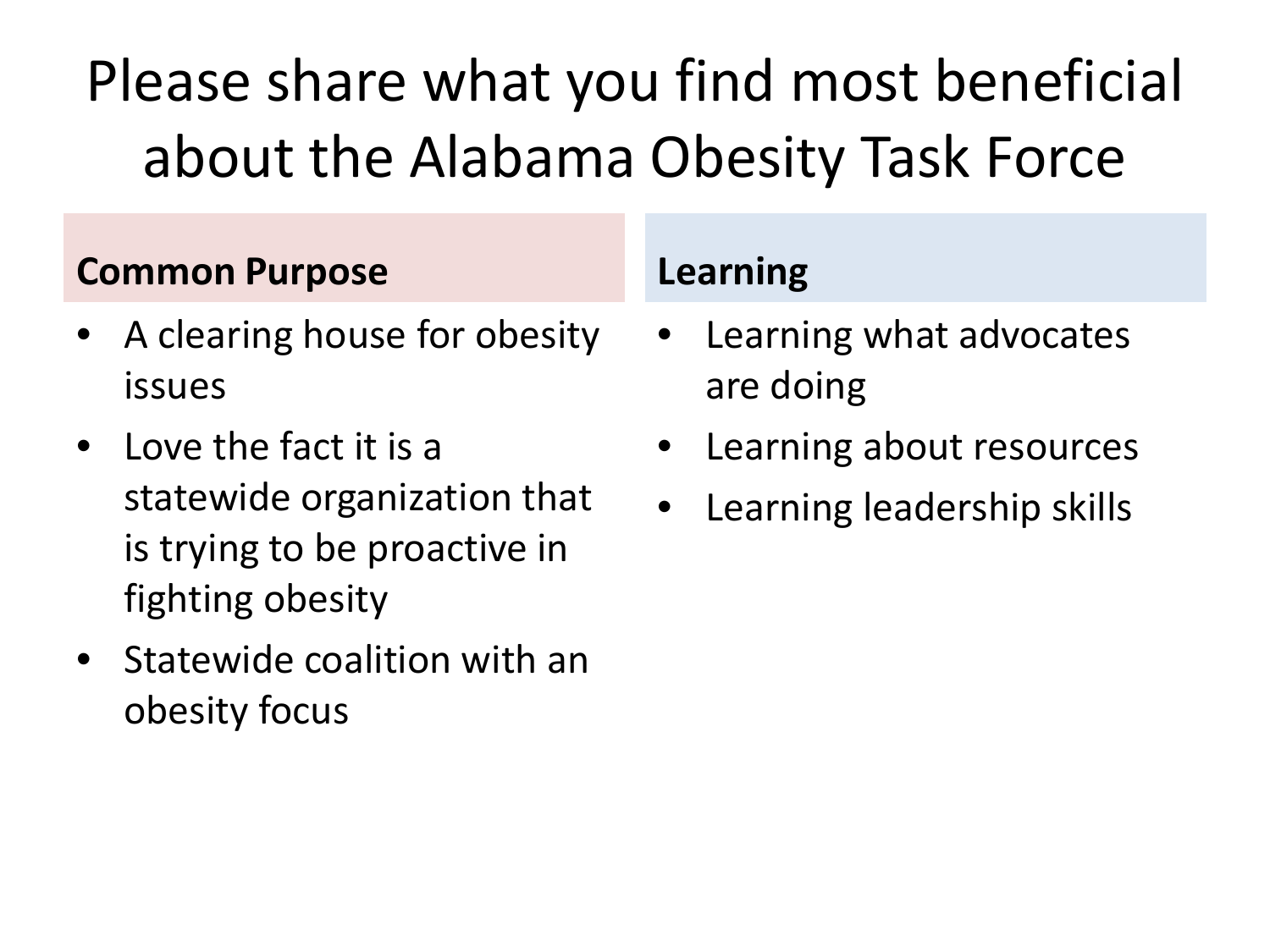# What is the least beneficial aspect of the Alabama Obesity Task Force?

#### **Members**

- Need to cast a wider net for active participants
- Portions of the state are not participating
- Member turn over rate at meetings

#### **Time/Travel**

- Travel
- Time required for a 3 to 4 hour meeting
- Gas continues to go up
- It is very far for me to travel and I still have not identified what I can do to help my community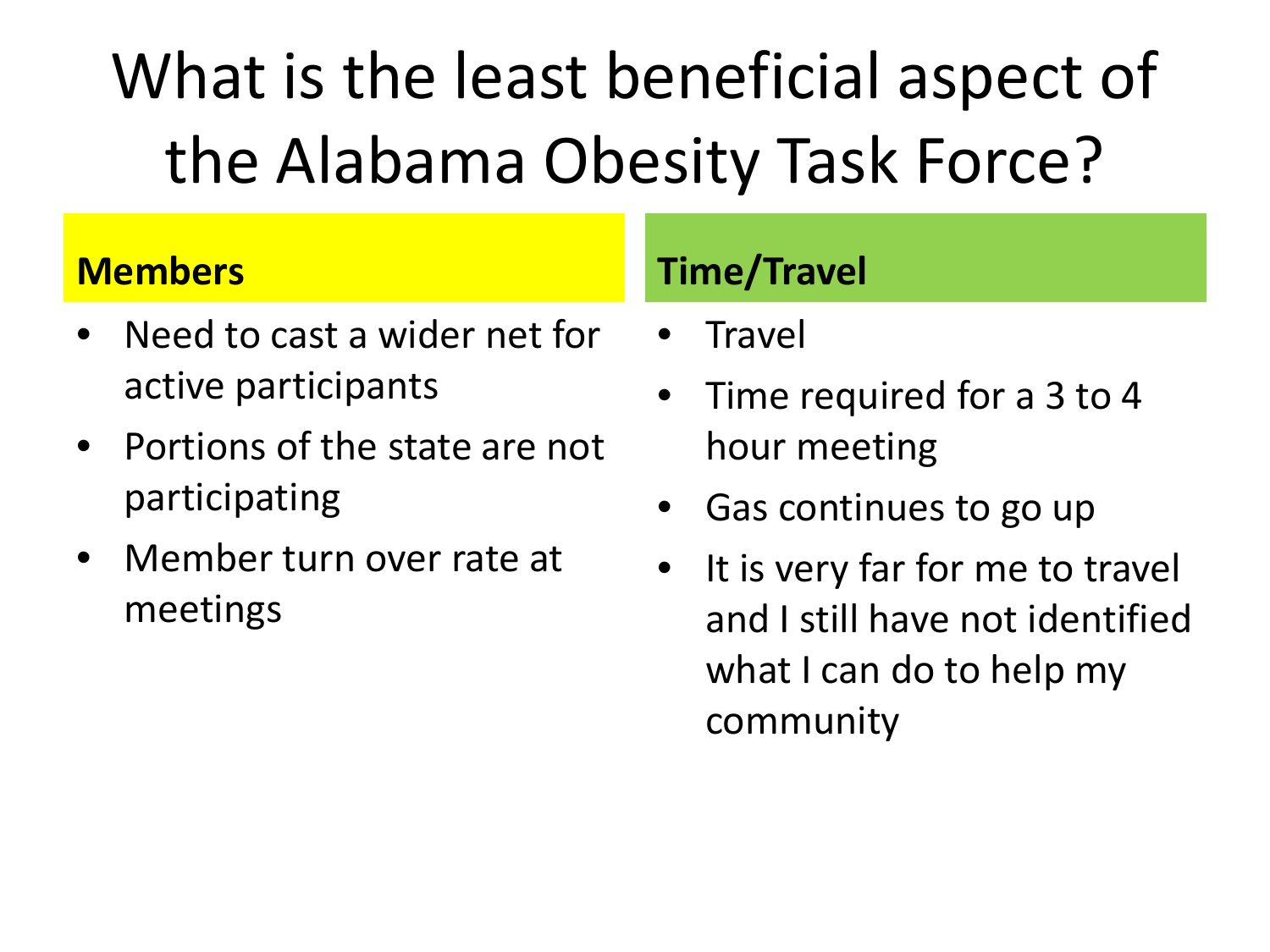# What is the least beneficial aspect of the Alabama Obesity Task Force?

#### **Miscellaneous**

- Lack of focus on advocacy
- We never seem to follow up on committee work

#### **No Comments**

• None; NA; Can't think of anything;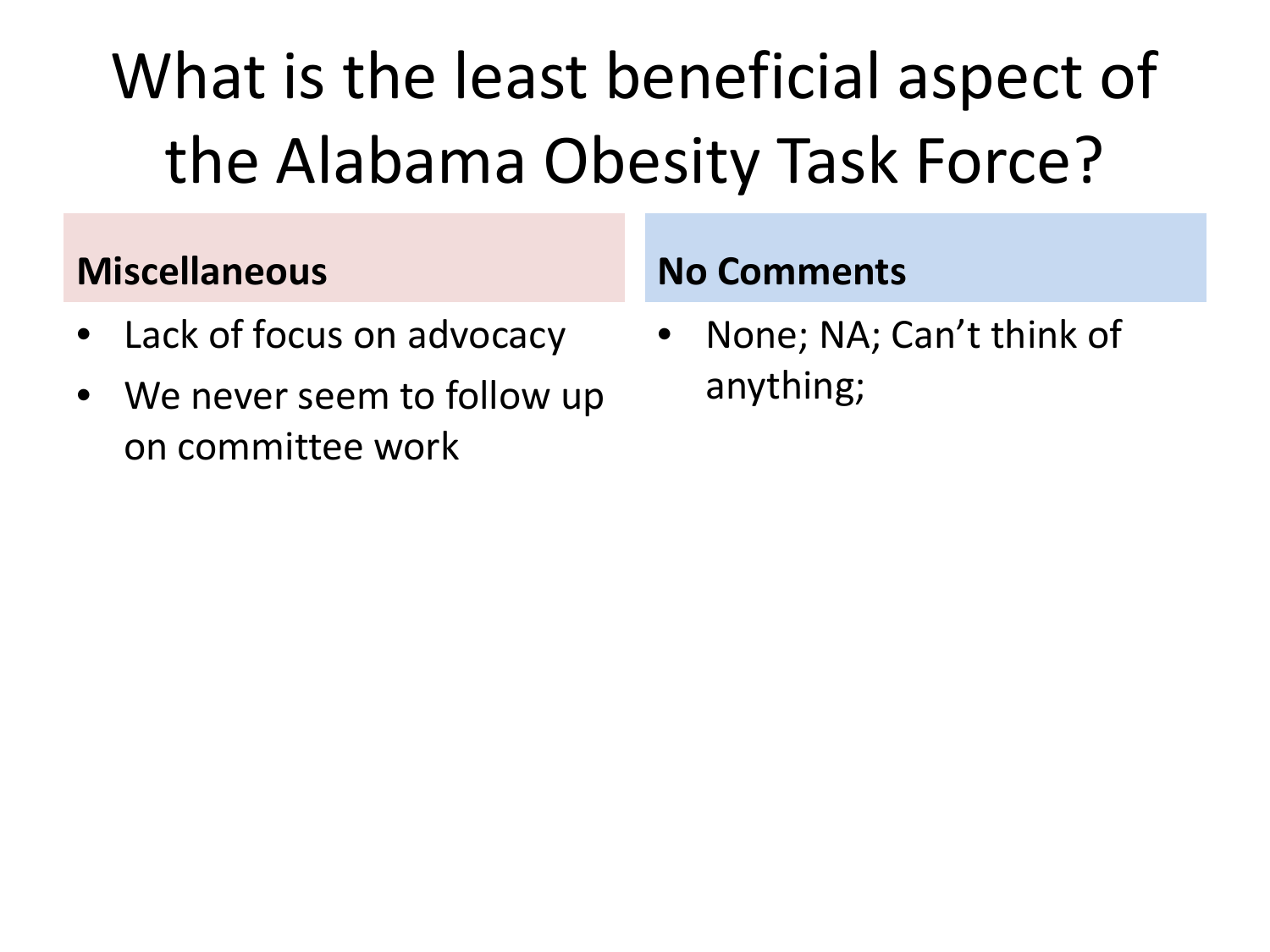### Have you attended a meeting this year?